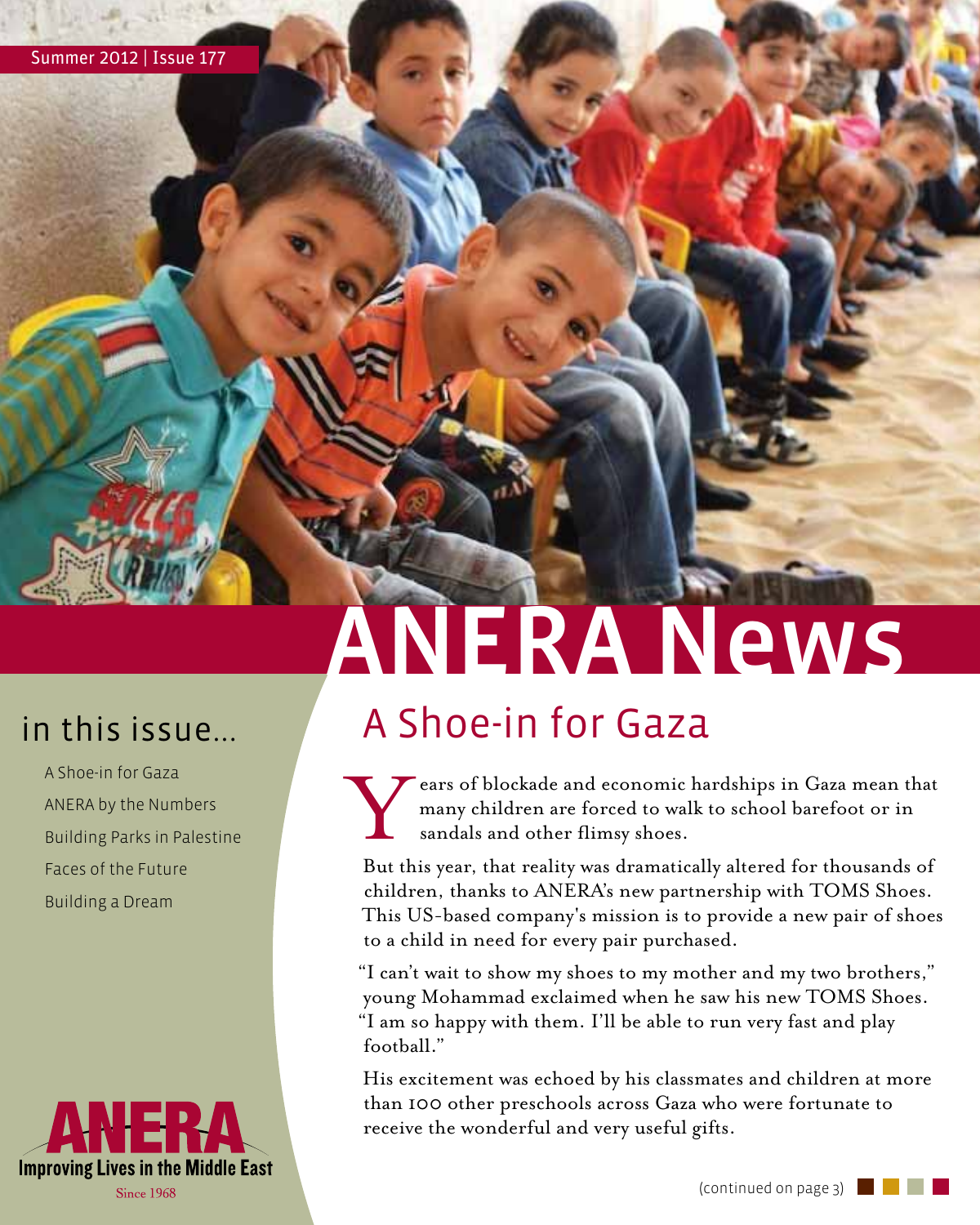Percentage of children enrolled in preschool: 30%

Percentage of Palestinian society under 18: 48.2%

Percentage of children under 5 years who suffer from diarrhea, a water-borne disease, in 2010: 12.8%

#### **Stats from ANERA's Emergency Water & Sanitation Program (2008-present, USAID-funded)**

Number of classrooms built: 1,342

Number of students who now enjoy upgraded water and sanitation facilities at their schools: 2,882

Number of people who now have access to potable water in their homes: 311,212

Number of health facilities upgraded: 18

Thank you to the Hishmehs, the Bank of Palestine and to all donors who will make this exciting project a reality for Palestinian children and families. . . . .

Thanks to a project spearheaded by Bank of Palestine and long-time ANERA donors Basem and Muna Hishmeh, delightful sounds will be heard at playgrounds and parks built by ANERA in the coming years.

The first *Al Bayyara* (orange grove) park, a project that will build scores of playgrounds as funds are generated, was opened in Ramallah on July 2.

Edward Gnehm\*, Chair Randa Fahmy Hudome\*, Vice Chair William D. Corcoran\*\*, President Donna Lee Diane, Chief Financial **Officer** 

> Basem and Muna Hishmeh, who have lived in the United States since leaving Ramallah some 50 years ago, said: "We wanted to create and build playgrounds where children can gather and play safely. It was also important for Palestinian families to have a place where they can relax and take a break from the everyday tensions they deal with."

### Building Parks in the West Bank

 $\blacksquare$  s there a more wonderful sound than the squeals of delight that come **f** from children enjoying a playground?

Translating a dream into a reality for the Gaza preschoolers took a lot of coordination by ANERA's dedicated staff.

The ANERA newsletter is published quarterly by American Near East Refugee Aid (ANERA), a non-profit agency established in 1968 and dedicated to providing development, health, education and employment programs to Palestinian communities and impoverished families throughout the Middle East.

Material in this newsletter may be reproduced without prior permission, provided credit is given and a copy of the publication in which the item is used is sent to ANERA. Subscriptions are free of charge. Any inquiries should be sent to the address below.

#### ANERA's Officers

Teresa Barger\*, Treasurer Murad Siam\*, Secretary \* Board Members \*\* Ex Officio Board Member

Editor: Liz Demarest

Contributing Writers: Rami Azzam, Bill Corcoran, Liz Demarest, Laurie Kassman, Corinne Mitchell, Nancy Nye

Contributing Photographers: Jackie Atwi, Martine Btaich, Nada Dajani, Rania Elhilou, Yasmine Qutob

Sources for "by the Numbers": UNESCO 2007, 2011 Palestine Central Bureau of Statistics

ANERA does exchange our mailing list with similar humanitarian organizations. We never rent or sell our list. If you wish not to have your name exchanged or to stop receiving mail from ANERA please let us know in writing or by phone at 202-266-9700.

ISSN 1966-3584 ANERA 1111 14th Street NW, #400 Washington, DC 20005 Tel: 202-266-9700

anera@anera.org • www.anera.org

COVER PHOTO: Children at Al Wejdan Prescool in Gaza love their new TOMS Shoes. Rania Elhilou | ANERA

### by the  $\blacksquare$  Numbers ■ Children in the West Bank & Gaza

First, ANERA field monitors collected information about the children, from shoe size to age and gender. Once TOMS prepared and shipped a custom order of appropriate size shoes, our inkind team handled the shipment's clearance, arrival in Gaza and final distribution after carefully reconfirming the inventory. The field monitors took charge of distributing the shoes in the five Gaza governates, ensuring they got to the participating schools without any mishaps.

Gaza Warehouse Manager Mostafa Al Ghosain said coordination and quality control were a challenge. "The large number of children and the scattered locations of the preschools make it a challenge because we want to make sure each and every child gets exactly the shoes he deserves."

Ahlam Sheeber, director of one of the preschools that received new TOMS Shoes, appreciates the

difference the shoes can make. "Almost all the preschoolers live nearby and have to walk every day in streets filled with filth and dirt. I feel bad when I see a child come to school with dirty feet. I also worry that they could cut themselves," Ahlam said.

One mother, Nawal Safi, described the need for TOMS Shoes: "My husband is unemployed. I have five children and I have to provide them with all of life's basics. I tell my son, Saleh, to wear socks with his sandals during winter time to keep his feet warm, but that's not the best solution, because when it rains heavily, his socks get wet and he gets colds frequently."

Without TOMS, Saleh would have spent the winter the same way. "He has never gotten a new pair of shoes," his mother sighs. "It is the first time ever in

his life."

That joy will be repeated every year among preschoolers in Gaza, thanks to TOMS.





Mohammad, at El Wejdan Preschool, demonstrates his old "talking shoes" and shows off his very first pair of brand new shoes, donated by TOMS Shoes.

Sign at the first of the Al Bayyara parks, located in Ramallah, West Bank.

## ANERA News by the strategic and a Shoe-In for Gaza (continued from page 1)



ANERA staff sort through the boxes of shoes to find the right size for each child. The order was based on measurements carefully documented at each of the schools.

**TOMS is being honored at ANERA's 2012 Annual Dinner in recognition of their generous contribution to improving the lives of Palestinian children.**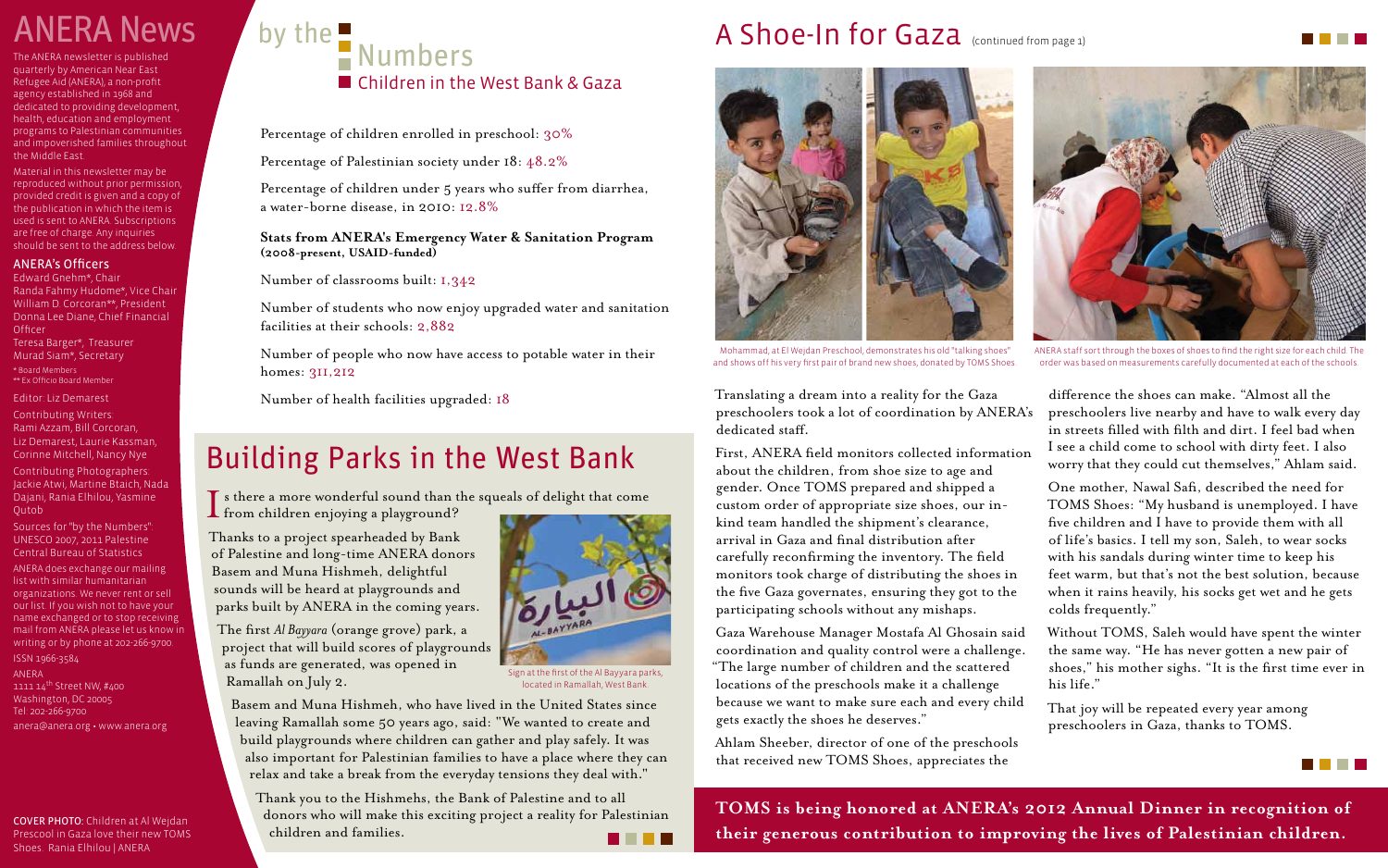### **Faces of the Future**

#### Celebrating the children who inspire ANERA's work.

Since our earliest days, ANERA has been delivering programs to the Middle East that benefit children of all ages, directly or indirectly. Whether it's building schools, installing community reservoirs, delivering vital medicines, renovating hospitals, encouraging arts education, training teachers or helping families become food secure, ANERA's programs touch the lives of hundreds of thousands of children. They inspire us to improve their prospects for a brighter future.



Face-painting at an ANERA-coordinated festival in Lebanon promoting rational use of medicine.





**(b)** on page 2) in Ramallah is a big hit with  $\Phi$ the children of the neighborhood.



 $\Omega$  Samar is happy to have learned from ANERA how  $\Omega$ The new Al Bayyara playground (story<br>to detect and treat parasites in her children.

5202015



A newborn in his mother's arms at the ANERA-renovated postnatal ward at (a) Holy Family Hospital in the West Bank.







 $\odot$ 

With ANERA's help, youth in Lebanon's Nahr El Bared camp planted home gardens with vegetables and trees.



Under the *Let's Read* program, ANERA **(b)** gave bags filled with children's books **(b)** to thousands of Gaza preschoolers.







A student in Gaza practices on one of the pianos ANERA delivered to her music school.

 $\bullet$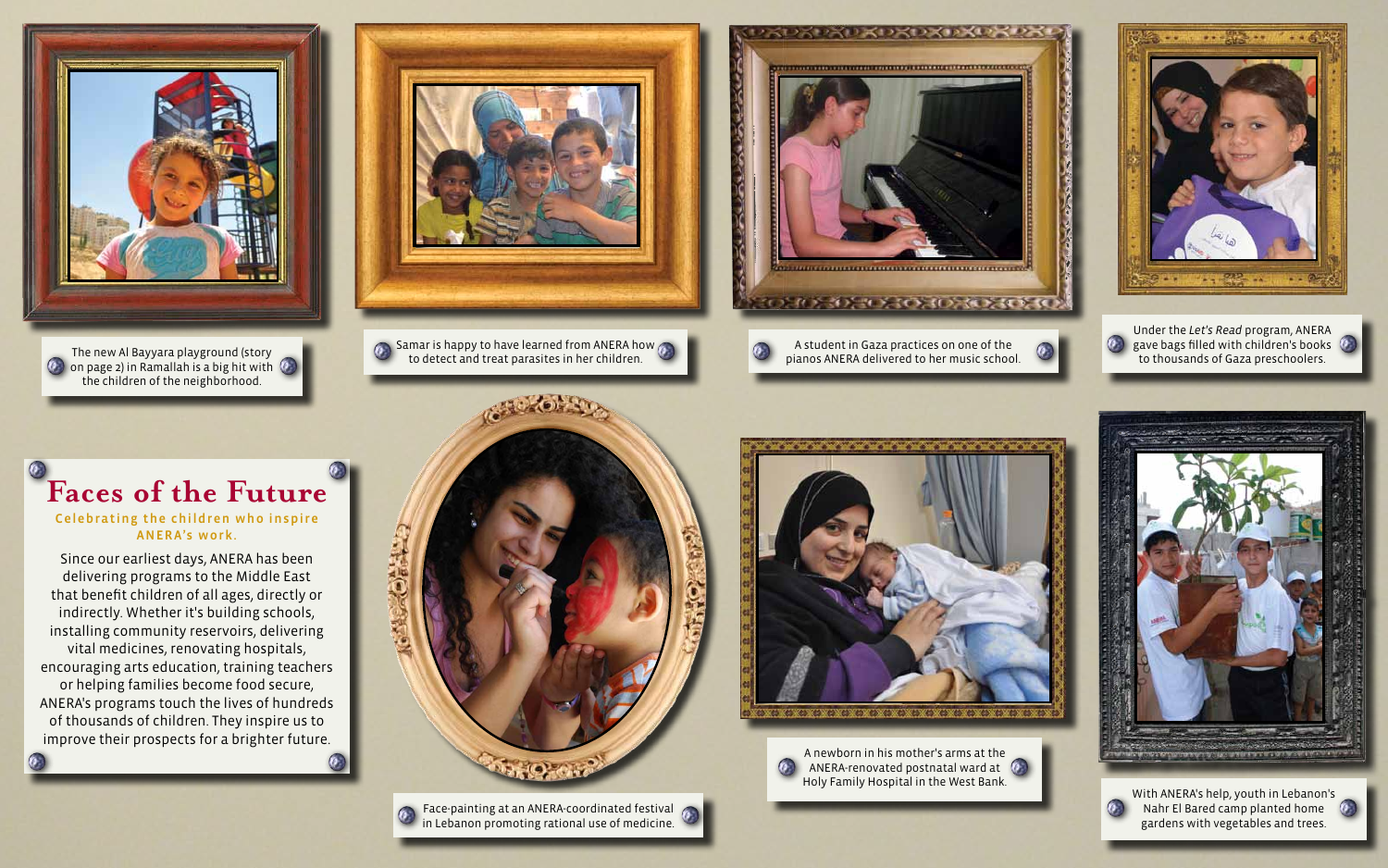## Have you read our report on Palestian refugees in Lebanon ?

anera.org/reports





t 19, Rana Mohamad Dalou has accomplished<br>a lot. She has just finished a two-year<br>program in engineering at the UNRWA Siblin<br>Vocational Training School in Lebanon, where she a lot. She has just finished a two-year program in engineering at the UNRWA Siblin Vocational Training School in Lebanon, where she excelled. She wanted to pursue a higher degree at a university but she lacked the funds.

Rana knows engineering is not a traditional career for a woman but she is determined. "I always wanted to be an engineer," she explains, "and my brothers have been very supportive." Especially, she says, her older brother who is himself an engineer. "They don't question my choice and they give me the freedom to choose my own career."

Perhaps her determination comes from being the only girl among seven brothers. Her parents are supportive too. Her father helped her find an internship with an engineering company currently working on a project to rehabilitate Nahr El Bared. She's helping out with drawings and other responsibilities.

Rana grew up in Nahr El Bared refugee camp, which was destroyed in 2007 during fighting between outside militants and Lebanon's army. Reconstruction of the camp has been slow due to bureaucracy and the lack of funds. Some 70,000 Palestinian refugees were displaced by the destruction and live in temporary housing on the outskirts of the camp or in nearby gatherings. Rana is one of them but she longs to return home to the camp.

While she finishes up her internship and looks for fulltime employment, Rana is taking classes at the National Institution of Social Care and Vocational Training,

located at Nahr El Bared. The comprehensive vocational program includes graphic design, plumbing and sanitary work and AutoCAD.

ANERA partnered with ROTA (Reach Out To Asia) to enhance non-formal education for youth in Nahr El Bared to give them marketable skills that can help them find better jobs. Many, like Rana, are complementing their current studies to gain more skills. Others, who dropped out of school at an early age, find that vocational education gives them self-confidence and faith in the future.

Rana hopes to find a job to help support herself and her family, but she has a bigger dream: "My dream is to find a job that will benefit my community that was destroyed and needs help to rebuild."

### Building a Dream in Lebanon

Reconstruction of Nahr El Bared after the 2007 conflict is on-going and slow. This photograph is from May 2012.



Palestinian Refugees



Rana in her classroom at NISCVT for her course in AutoCAD.



. . . .

ANERA **Annual Dinner**

October 5, 2012

Renaissance Washington Hotel 999 Ninth Street NW Washington, DC

#### Make a reservation

or contribute to ANERA's work with children by going to www.anera.org/dinner.

> Questions can be directed to dinner@anera.org or call 202-266-9718.

#### **Faces of the Future**

Celebrating the children who inspire ANERA's work.

When their basic needs are met, children thrive. This year, ANERA is raising funds to continue delivering life-changing programs to the most vulnerable children in Gaza, the West Bank and Lebanon. Every child deserves to be happy, healthy and safe.